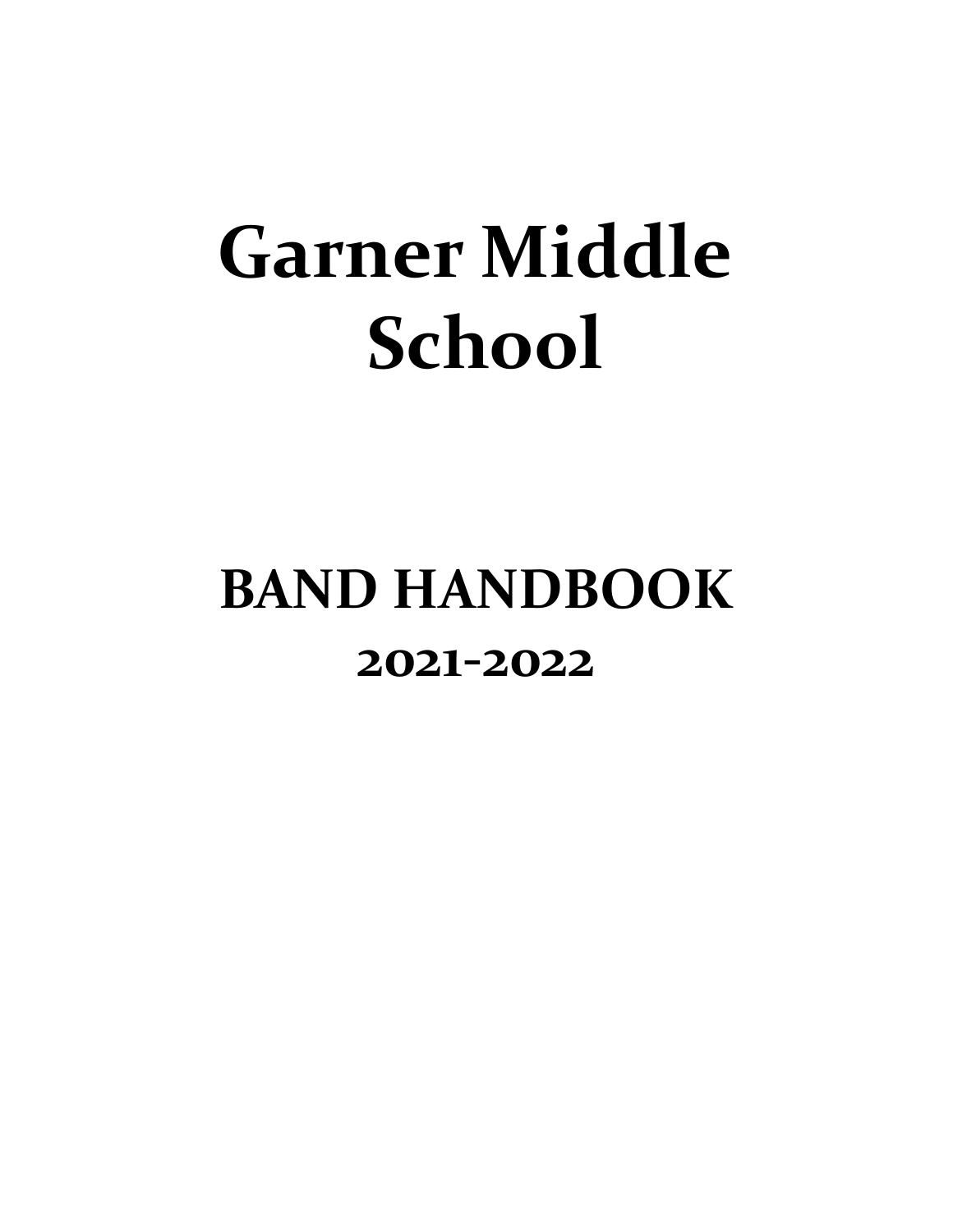#### FORWARD

Welcome to the beginning of another school year!

The purpose of this booklet is to serve as a guide and a source of information for students and parents regarding the Garner Band program. Information, policies and clear expectations are the basis for good human relations and allow the teacher, parent and student to work together for the greatest benefit of the student.

Each band student is shown a copy of the band handbook at the beginning of the year. It is important that it be shared between the parent and student and used as a reference for the entire school year in case any questions concerning Garner Band arise.

The rules outlined on the following pages are simple and sound. By abiding by these rules, you are fulfilling an obligation to your school, to your fellow band members, to your family, and to yourself. Only when every member of the band puts forth 100% effort can a band achieve its goals in musical achievement and service to school and community.

**Please take special notice of the sections dealing with attendance at functions, grading system, uniforms, and important dates.**

**There are two pages at the end which need to be returned within one week of receipt of the handbook. Please make sure that you have filled out and signed all forms.**

Kimberly Young - [kyoung2@neisd.net](mailto:kyoung2@neisd.net) Derrek Cabrera - [dcabre@neisd.net](mailto:dcabre@neisd.net) The Garner Band Directors Band Office Phone (210) 356-3830 Website: <https://spark.adobe.com/page/gTN8GMwJvakbM/>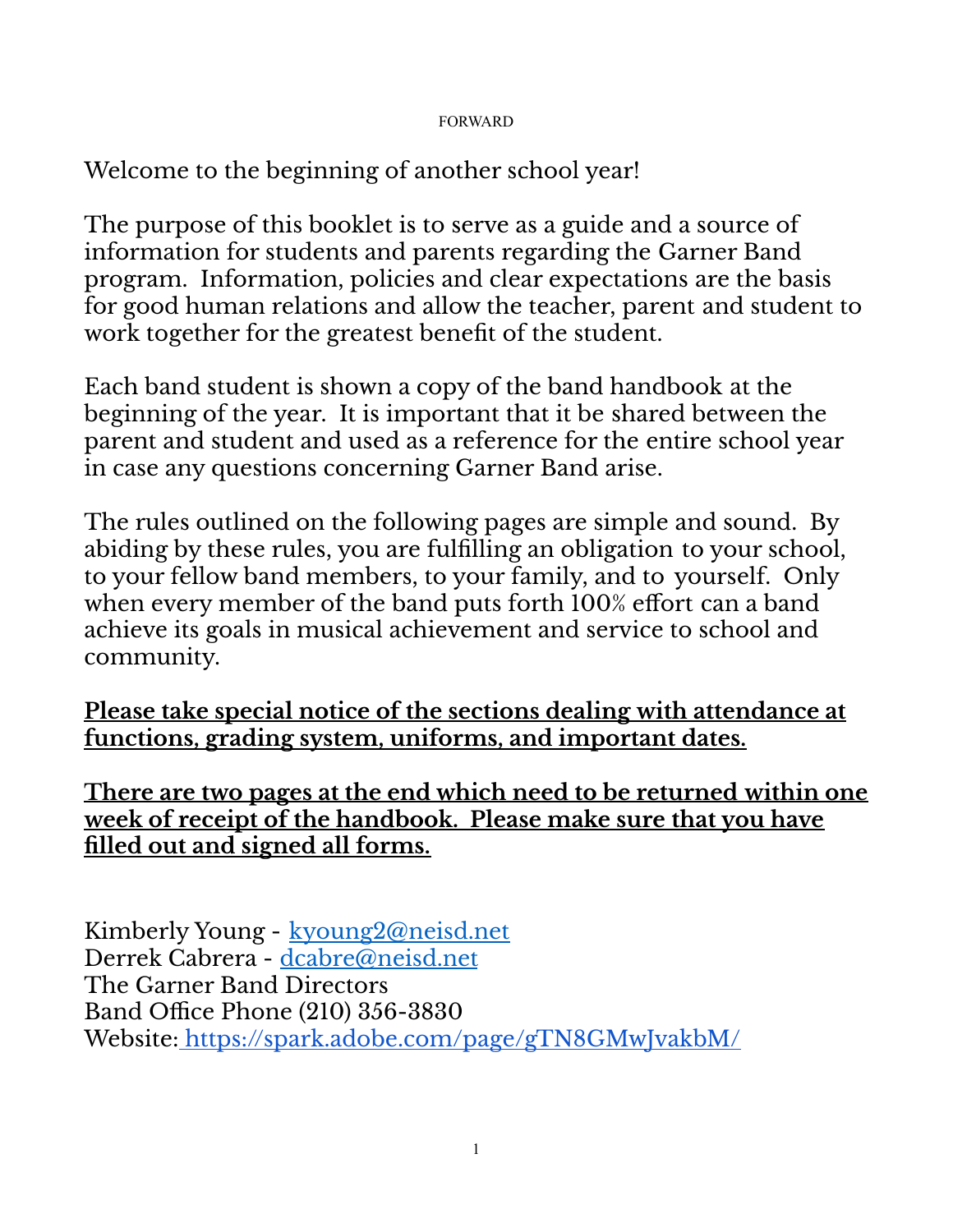#### The Garner MS Band Objective:

Our goal is to provide all students with an understanding and appreciation of music. This will be obtained with instruction through music pedagogy, theory, and listening skills. Students will also be taught self-discipline, accountability, responsibility, teamwork, and performance etiquette. Students will use these skills to continue a tradition of musical excellence.

#### The Garner Band Program:

The Garner Band is divided into groups based on ability and experience. The ensembles are Symphonic Band (1st Band), Concert Band (2 $^{\rm{nd}}$  Band), and Beginner Band.

<u>Beginner Band</u> – Made of first time players or students with limited band experience. Instruments are assigned based on student choice, ability, and the needs of the program.

Concert/Symphonic Band – Composed of students based on ability, reliability, academic eligibility, citizenship, and needs of the program. **Students can be promoted or demoted at any time!** Students are expected and required to attend all rehearsals, sectionals, and performances.

#### Discipline:

The Garner Band requires teamwork, discipline, and precision. All band members are expected to adhere to the rules of the school and band hall. Violations include, but are not limited to the following; disruption, tardy, failure to bring materials, chewing gum, food or drink, and not respecting oneself, other students, or teachers. Violations will result in the following actions and a possible "U" in conduct.

All discipline problems will be handled according to the Garner Middle School Step Process.

- 1. Verbal Warning
- 2. Student/Teacher Conference
- 3. Parent Contact/Conference
- 4. Counselor Referral
- 5. Office Referral

\*Major infractions will result in an immediate office referral\*

Please remember, any behavior or discipline violations in band class, any other class, or school function, can result in losing the privilege to participate in any or all band activities.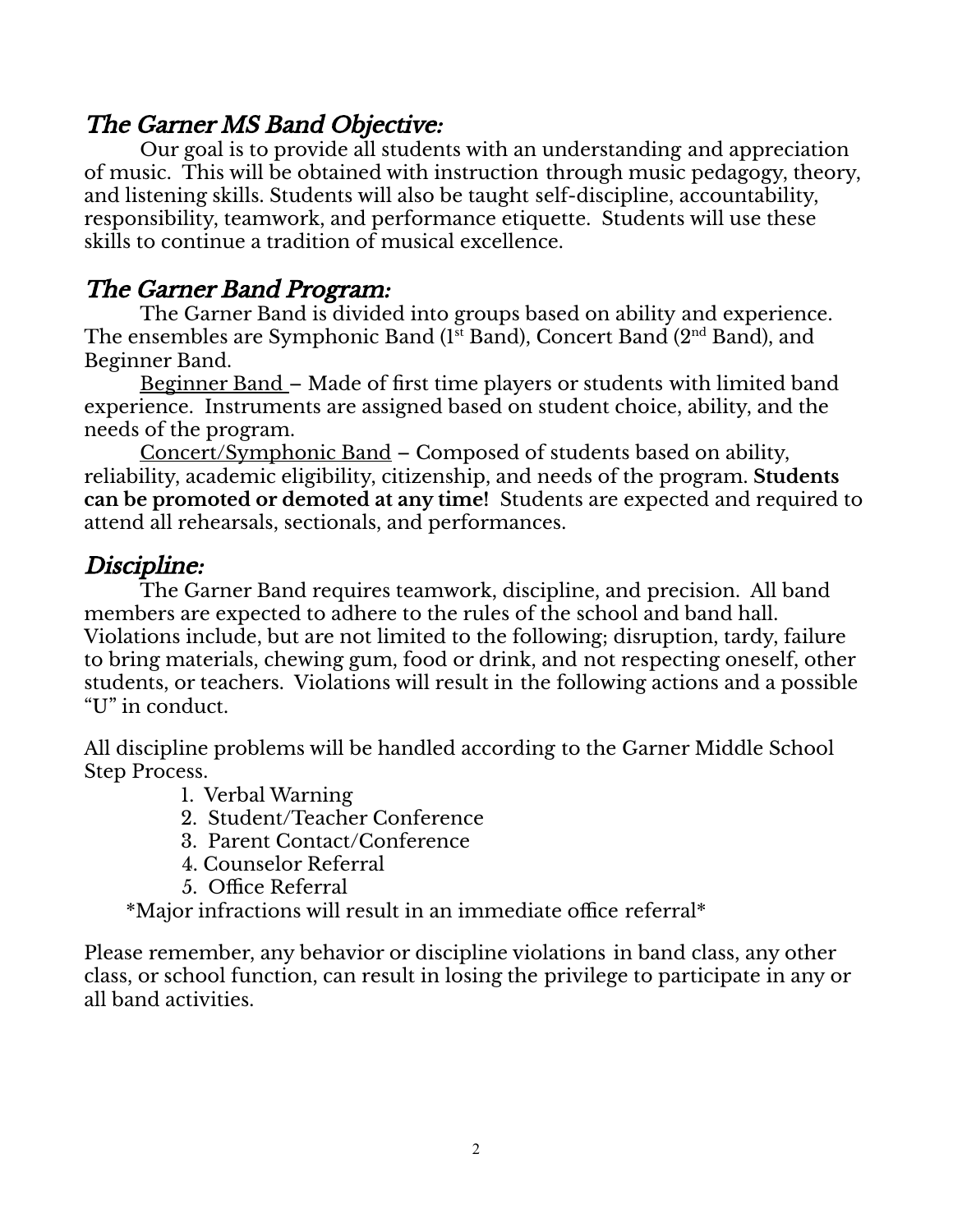#### In regards to the following:

- Controlled substance use/possession
- Tobacco use/possession
- Alcohol use/possession
- Stealing
- Hazing
- Bullying

Any middle school band student caught in violation of the above will be dealt with in accordance with NEISD Policy. Furthermore, band class placement or participation in extracurricular activities may be subject to review, at the discretion of the band director.

#### North East ISD Extracurricular Participants Expectations and Rules:

North East ISD provides extracurricular activities (EA) for the benefit of the students. Participation in these activities is believed to provide students an opportunity to learn responsibility, dedication, leadership, hard work, respect for rules and authority. Participation in public school EA is a privilege. Some of the expectations for the participants exceed those of the general student body. Participants are expected to follow the rules including, but not limited to the Student Code of Conduct and to maintain a favorable attitude and proper conduct at **all times and all locations.** Violations of the rules will result in corrective and/or disciplinary action. The facts and circumstances will be considered when determining consequences. Students may be suspended or removed from participation in the extracurricular activity for violation of the above mentioned expectations.

See the attached NEISD Fine Arts Code of Conduct for more information regarding disciplinary action to be taken with any participant involved in any rule infraction. Category I-IV refers to the category of offenses listed in the Student/Parent Handbook in the Student Code of Conduct section.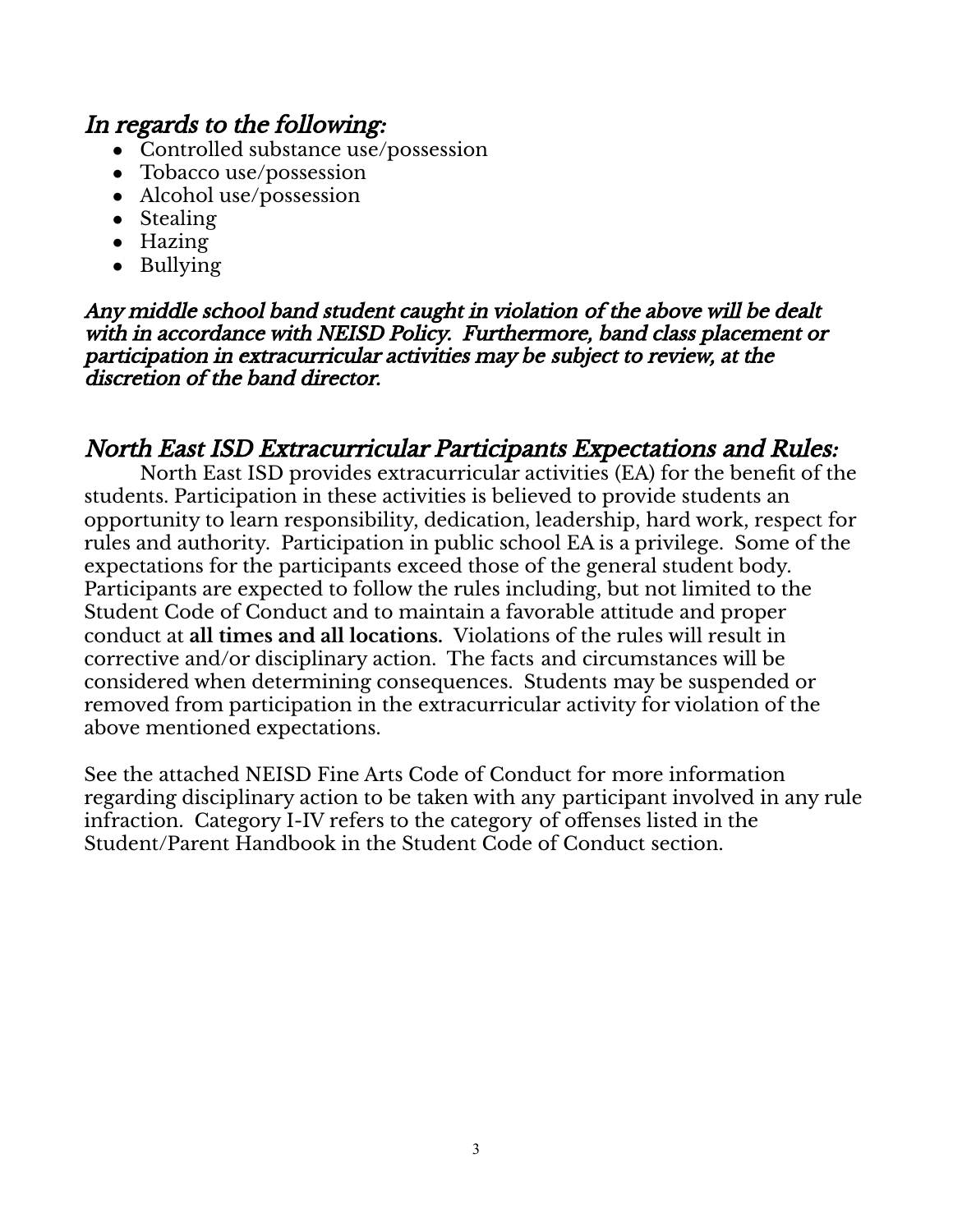#### Rehearsal Expectations and Daily Procedures:

The following are guidelines to a successful rehearsal and will be followed.

- 1. Enter the rehearsal hall quietly, courteously, and in an orderly fashion.
- 2. All school books, horn cases, and equipment not needed for rehearsal should be left in the instrument shelves or book shelves.
- 3. Follow all directions given by directors and/or teachers the first time asked.
- 4. Students will be in assigned seats with materials by the set time or they will be given a tardy.
- 5. Members should bring the following to each rehearsal:
	- Instrument
	- 1" Personal Black 3 Ring Binder
	- Essential Elements Book (Beginner Members Only)
	- All music
	- Pencil
- 6. Concert attention will be observed when the director steps on the podium.
- 7. Students will ask permission to speak by raising their hand.
- 8. Students will only play their assigned instrument (this includes percussion).
- 9. Students will play when instructed to do so.
- 10.Students will be dismissed at the end of class and rehearsals by the director.
- 11. Music stands are for music. They are not to be leaned on or abused in any way.
- 12. Absolutely NO food, drinks, candy, or gum in the band hall without permission.
- 13. If your instrument is in the shop, bring a note from a parent/guardian and all other materials, such as your mouthpiece. A school instrument will be provided if available.
- 14. Bring your instrument and music home to practice and back to school every day.
- 15. When entering, leaving, or waiting in the band hall during a rehearsal, students will be quiet and respectful.
- 16.Always be on time, if not early, to all rehearsals, events, and concerts.

## Tardies:

Promptness is of extreme importance in band. Students will be expected to be in their seats with **all appropriate equipment** (instrument, band binder, pencil, music, reeds, etc.) at the start of class. Tardies will be documented and lunch detention will be given after the third offense.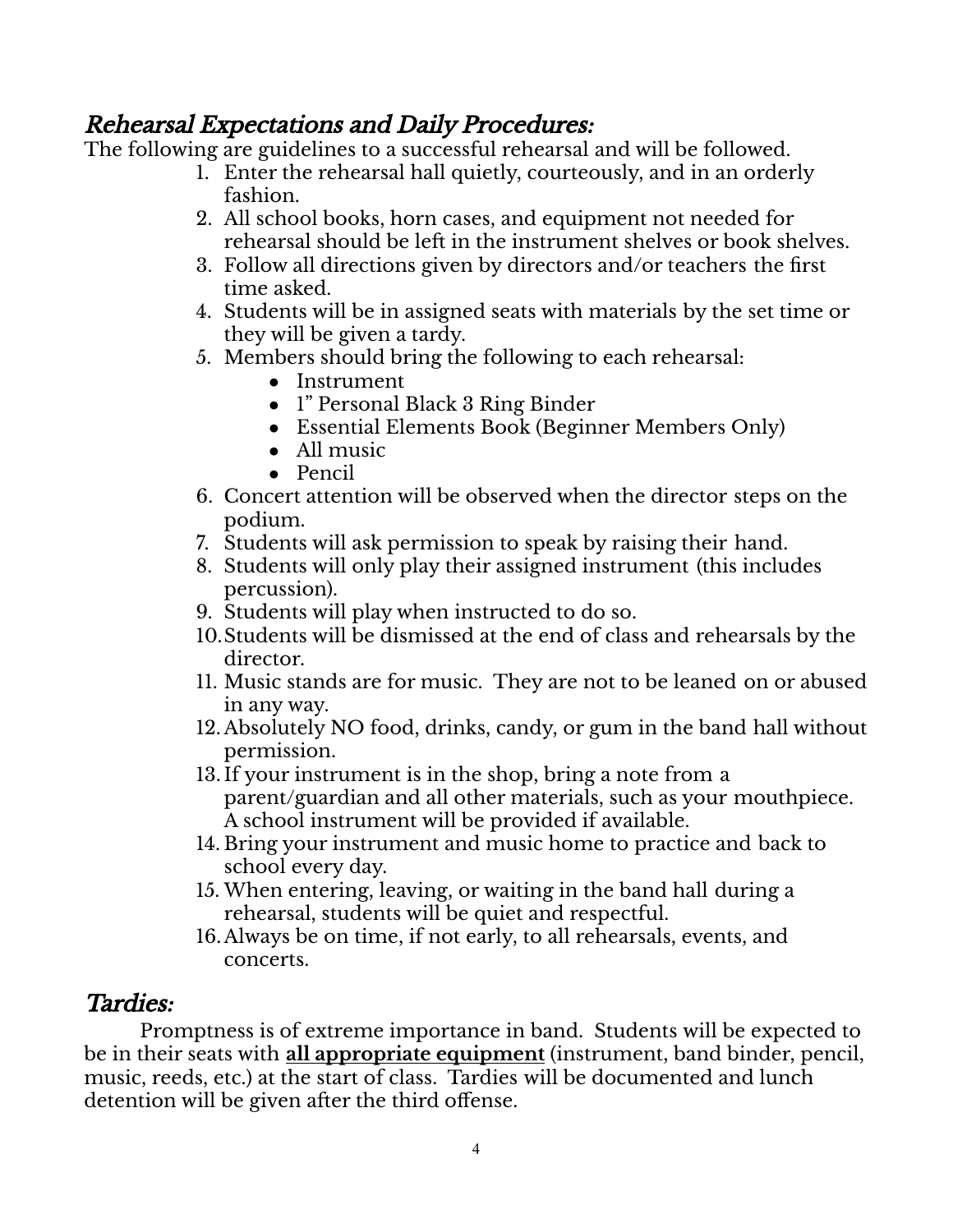#### Grading System:

Grades will be determined on the following areas:

- 1. Tests & Performances 40%
	- a. Written Tests, Playing Tests, Auditions, Concert Performances
- 2. Weekly Participation 30%
	- a. Rehearsals & Sectionals
- 3. Homework & Quizzes 30%
	- a. Practice Records/Objective Sheets, Playing/Theory Quizzes

## Eligibility:

Under Texas State Law, students that are failing one or more classes are ineligible to participate in extracurricular activities. This does not include co-curricular or curricular events. For example, a student failing a class would not be able to participate in UIL Contest (extra-curricular), but would still be required to participate on the Holiday Concert (co-curricular). Band members are expected to pass all classes. Failure to do so can have a negative effect on your section, the entire band, and will most likely result in a band demotion.

#### Attendance:

Attendance is required for **all rehearsals and public performances**. One primary purpose of a band program is the preparation for and participation in public performances. Unexcused absences may easily keep students from performing with the band, lower their seating, cause demotion to a lower band and/or affect their grade.

#### **●** Public Performances

Performance grades are given for students' attendance, concert etiquette, and dress at concerts. Directors should be notified as soon as possible in case of an absence. Please check the Garner Band Calendar for dates and times of all events. In the case of a performance schedule change, updates will be sent home. Please call if an emergency arises. Students who feel they have an excused absence but do not discuss it with the director (prior to the performance) will be disciplined on an individual basis. For transportation issues, please ask the directors for help.

- **Excused Absences:** 
	- *Student Illness (accompanied by a doctor's note)*
	- *Excused absence recorded by the attendance office*
	- *Death in the family or unforeseen circumstance*

In the case of an emergency, please call the Band office (210) 356-3830. There is an answering machine. Jobs, family trips, etc. do not justify absences.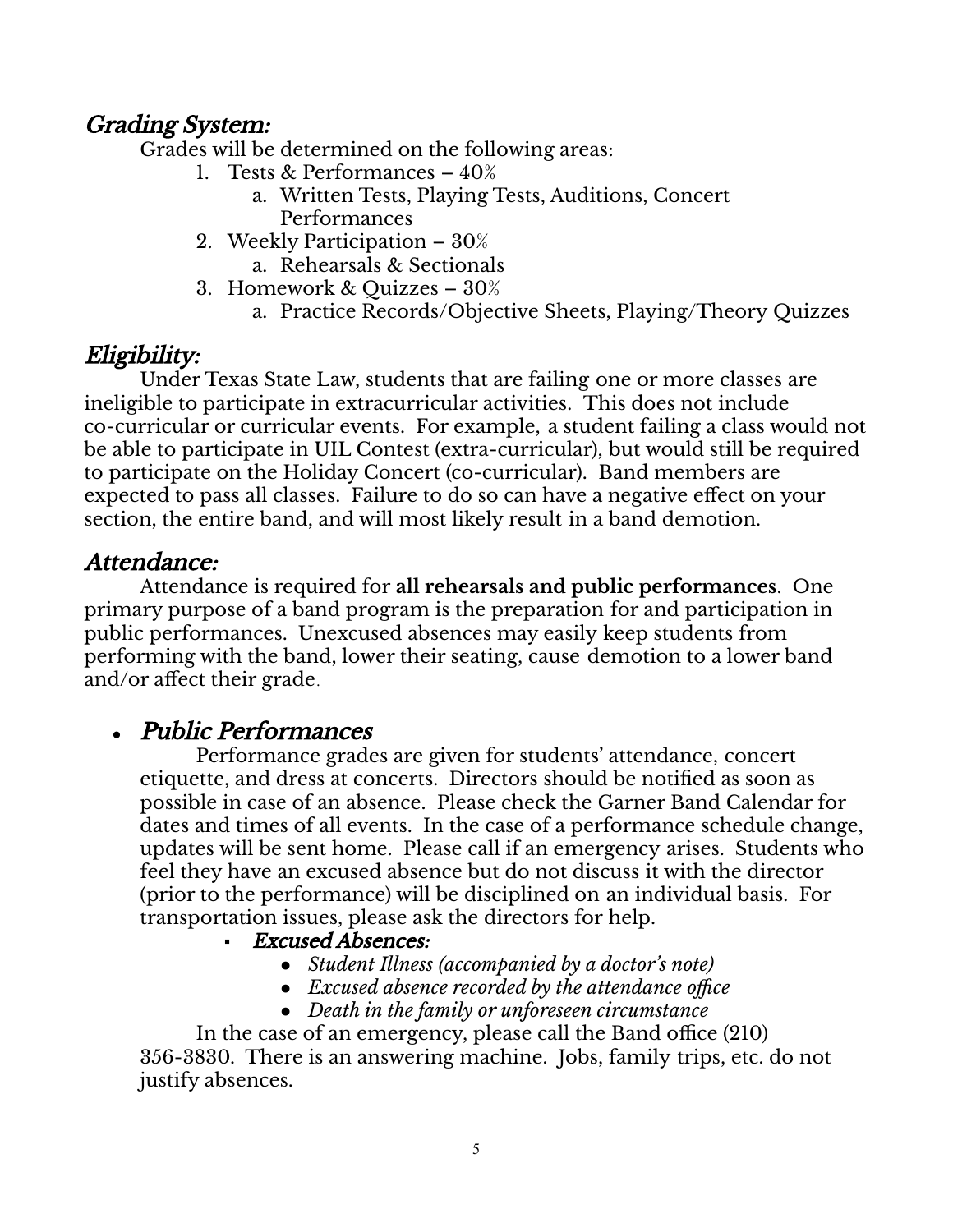**An unexcused absence from any public appearance is very serious and will be dealt with as an individual case.** Concerts and performances are frequent with band programs and are co-curricular. Garner Band concerts and performances will count as two major test grades. An unexcused absence will result in a failing performance grade and a possible demotion in band. If a student misses a concert or performance, they will need to complete an alternative assignment to make up that grade. It is the responsibility of the student to see the director for the make-up assignment and due date.

#### **●** Band Rehearsals

The bulk of our work will be done during the regular band period. Do not ask to be excused from this period except in emergencies, where you are urgently needed by a school official. School policy will prevail in dealing with unexcused absences and tardiness during regular band periods.

#### **●** Section Rehearsals

Attendance at section rehearsal is of the utmost importance as this time is spent working on specific problems of the individual instruments and players. Sectionals will be scheduled both before and after school with each student attending one per week. All efforts will be made to work around scheduled conflicts such as athletic and other school functions. Sectional schedules will be built based on feedback from our Sectional Schedule Survey. The schedule will be posted by the third week of school.

Excused absences will be granted only by the band director after a note from the parent is received prior to the absence. In the case of unforeseen absences, a note must be presented to the band director upon return to class. The directors are aware that there will be some conflicts with athletic events or practices that cannot be avoided. It is the student's responsibility to inform the director of any problem well in advance. Unexcused absences from section rehearsals may affect chair placement as well as grade.

The band director may need to change the schedule as the needs of the band change. Advance notice of 24 to 72 hours will be given. Morning sectionals start promptly at 7:30 a.m. Punctual arrival is very important. After school sectionals start promptly at 4:00 p.m. and will be over at 4:30 p.m. Make arrangements to be picked up ahead of time.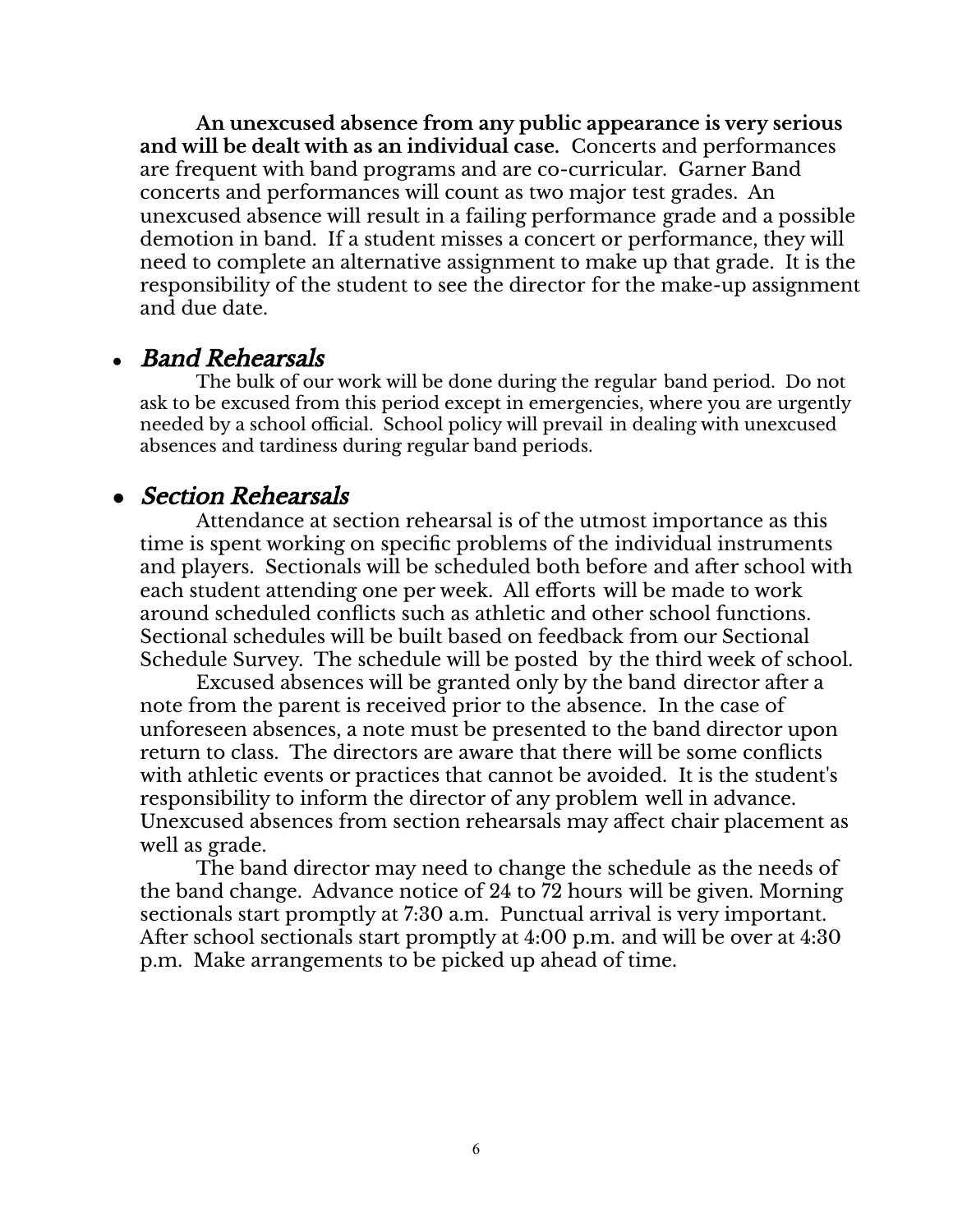#### Concert Etiquette:

Since performance is a major objective of any band, concert etiquette must be learned and practiced.

- 1. While in the audience, one should remain seated until the end of the performance. Having people walk around is very distracting to the performers and to other members of the audience.
- 2. To allow others to enjoy a performance, there should be no talking during a performance.
- 3. At the end of each selection, the audience should applaud. Shouting or whistling is not acceptable.
- 4. Cell phones and other electronic devices must be silent or powered off.

#### Uniforms:

- Beginning Band Uniform & Informal Advanced Bands Uniform
	- Band T-Shirt Purchased through the band program. (Order form is attached)
	- Khaki Pants
	- Solid Shoes (No flip-flops or open toed shoes)
	- Symphonic and Concert Band Formal Uniform
		- **Girls:**
			- 1. Black Full Length Pants (No hip huggers, low rise, leggings, or jeans) or Black Skirt (must be long enough to cover the knees completely when sitting)
			- 2. Long Sleeved Black Button Down Dress Shirt or Blouse
			- 3. Black Stockings (with skirt) or Black Socks (with pants)
			- 4. Black Shoes (No flip flops, heels over 1inch, or open toe)
			- ●**Boys:**
				- 1. Black Pants (No joggers, tight leg, or jeans)
				- 2. Long Sleeved Black Button Down Dress Shirt
				- 3. Black Belt
				- 4. Long Black Socks
				- 5. Black Shoes

#### Practice Records:

Students must practice at least five days a week for 20 minutes per day in order to receive maximum credit. The practice record is due every Monday. Practice records will be accepted one day late with a penalty. If the record is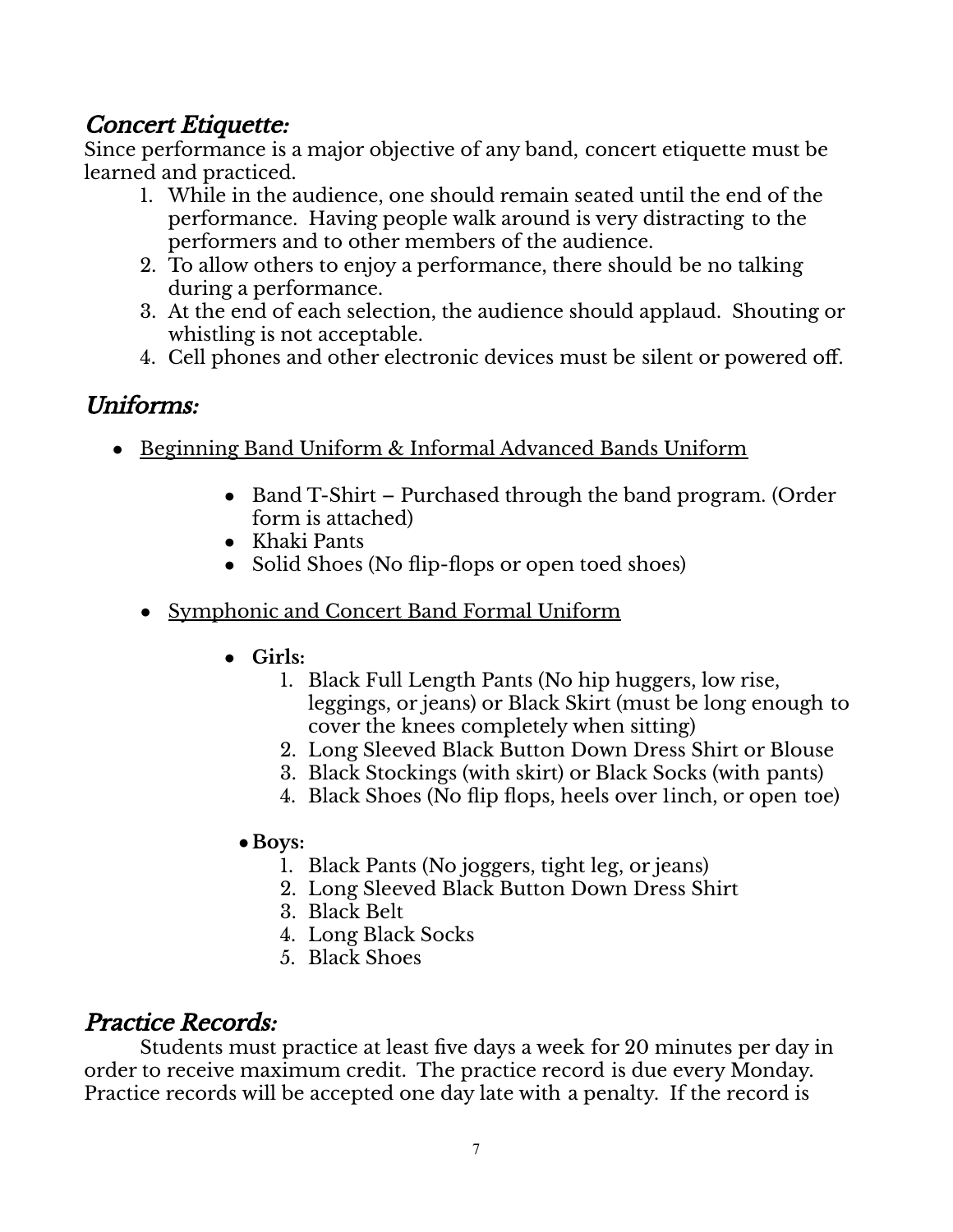missing, make one. If you can't practice, write why. If you are absent on the day that the record is due, turn it in when you return.

Students will receive a grade of "100" for practice records turned in on time with the correct number of minutes.

#### Auditions:

Auditions are used as a means of seating band members in the various performing bands according to their playing ability. Auditions will be held during the school year, once in May for the upcoming school year and as needed during the school year.

The auditions may be divided into several areas to include but not limited to:

1. Scales (Major/Chromatic) – Played off during the school year

2. Prepared music (passed out at least one week prior to auditions)

Auditions may also be held at any time during the school year at the discretion of the director.

#### Results are final; no re-auditions will be permitted.

#### School Owned Instruments:

School owned instruments will be supplied to give the band well-balanced instrumentation. It is the duty of each student playing a school instrument to take the best possible care of it. Those persons using school equipment must fill out an agreement of use form, have it signed by the parent, and return it to the director.

Students using school instruments are responsible for any damage brought about through carelessness. The instrument will be sent to the music store by the director.

Advanced band members who use percussion equipment are obligated to pay a maintenance fee.

#### Maintenance Fee:

The North East School District has an instrument maintenance fee for those students who will use school owned instruments. This fee is \$30.00 for the school year and is assessed per student not per instrument. The fee will be placed in the district repair budget and be used to help offset repair expenses incurred by normal wear and tear. It is not designed to cover costs from negligent damages or loss of instrument due to theft/misplacement, etc.

#### **It is highly recommended that each user of a school instrument purchase instrument insurance.**

#### Instrument Insurance:

You are strongly urged to insure your personal instrument or school instrument. Insurance may be purchased through the website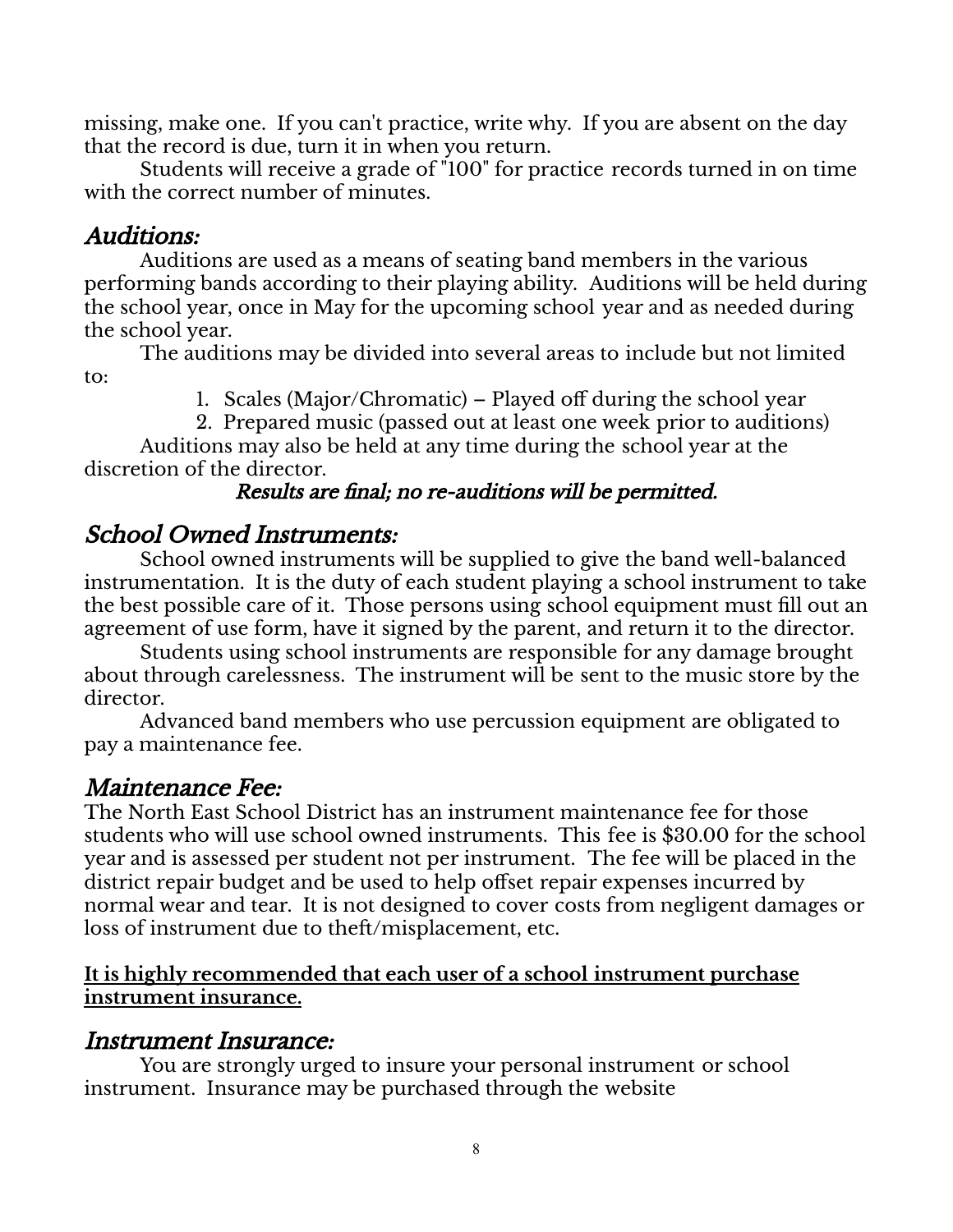www.musicagencyinc.com. The district does not carry insurance on school owned instruments. You might check your homeowners policy for coverage. Some policies do cover band instruments even if they are school owned.

Be sure you have a written record at home of the make, model, serial number and finish. This information is necessary if something should happen to the instrument.

#### Instrument Lockers:

Each student will be assigned an instrument locker or shelf. In some cases lockers may have to be shared because of a shortage of space. These lockers are for the safety of the students' instruments and are not to be used for school books. It is the student's responsibility to keep the locker or shelf clean at all times (no trash).

#### Student Officers:

Officers must be of above average leadership ability; be dependable; show loyalty to the band, directors, and other officers; be of good character; be able to accept responsibility; carry out assigned duties; be able to inspire the best work of the band and do the best work possible.

Officers are Symphonic Band Representative (8th Grade), Concert Band Representative (8th Grade), Quartermasters, Librarians, and Secretary/Historian. The director reserves the right to remove any officer who is not meeting these qualifications.

#### Section Leaders:

Section leaders shall be the first chair player in the following sections: Flute, Clarinet, Alto Saxophone (represents all Saxophones), Trumpet, French Horn, Trombone, and Percussion. One person will be selected to represent the following combined sections: Double reeds, Baritones and Tubas. Each position will be held by virtue of leadership and playing skill. The position is determined by competition.

#### Section leader duties

- *1. Help others in the section*
- *2. Be responsible for reminding section members of section rehearsals*
- 3. *Assist the director during section rehearsals*
- 4. *Pass out Practice Records and related items*

#### Private Lessons:

The success of every outstanding band program depends on the quality of the players as well as the determination of the band students to give that extra effort. In the top middle school band programs across the state, a large number of the students are studying privately. The directors will always work to give individual attention to each student as that is necessary to achieve a quality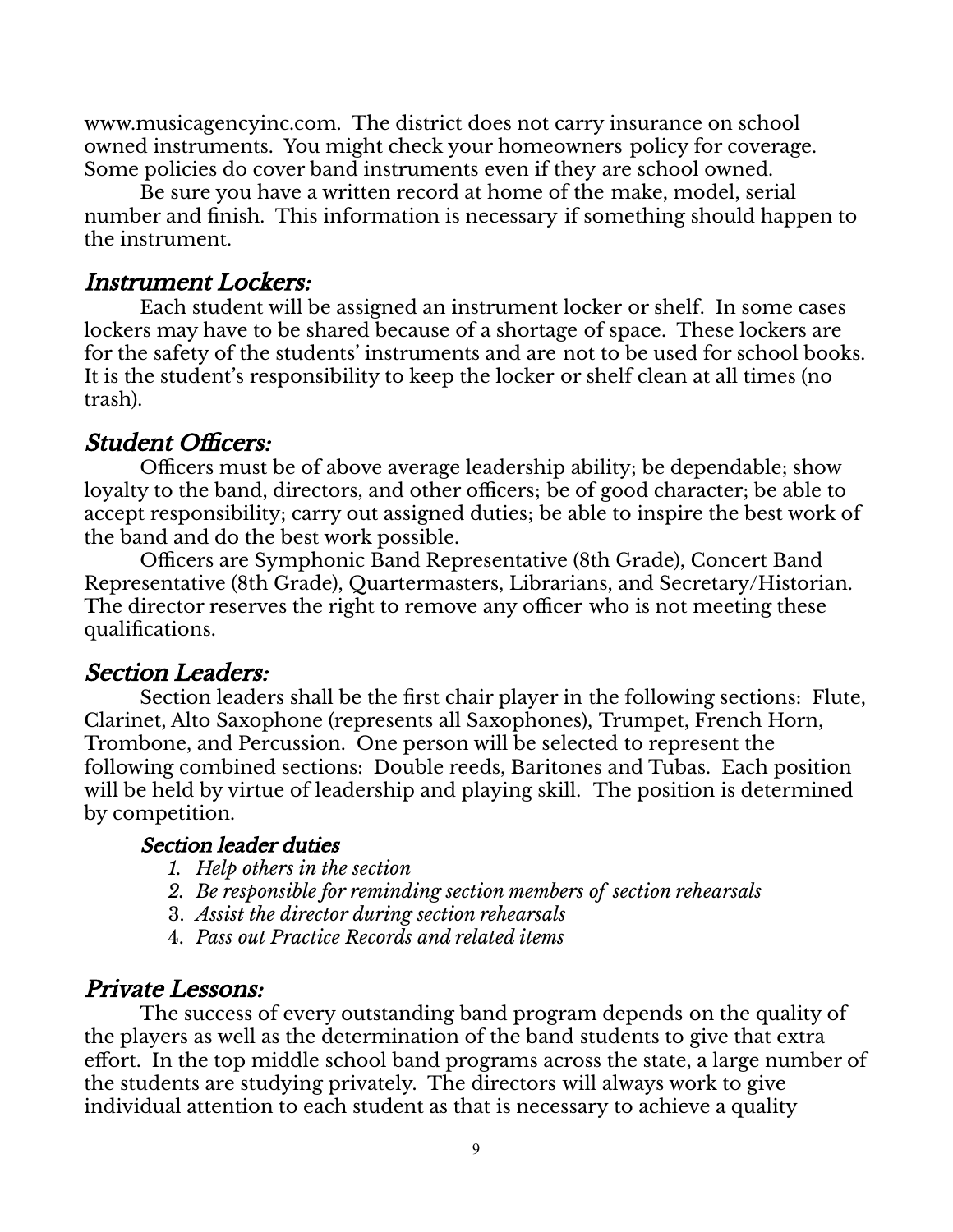program, but because of the size of our band program, the directors cannot reach the individual as often as needed.

A private lesson program is provided by the school district during the school year. Lessons are taught before or after school and/or during the student's music class – provided there is a teacher available. Fees for these lessons are set by the instructor and usually run between \$15-\$18 for half an hour and \$10-\$12 for 20 minutes. Lessons are usually half hour lessons. If this is not convenient, the directors can supply a list of available private instructors.

Students and parents are encouraged to consider private lessons as a means of extending the talent and quality of the instrumentalist.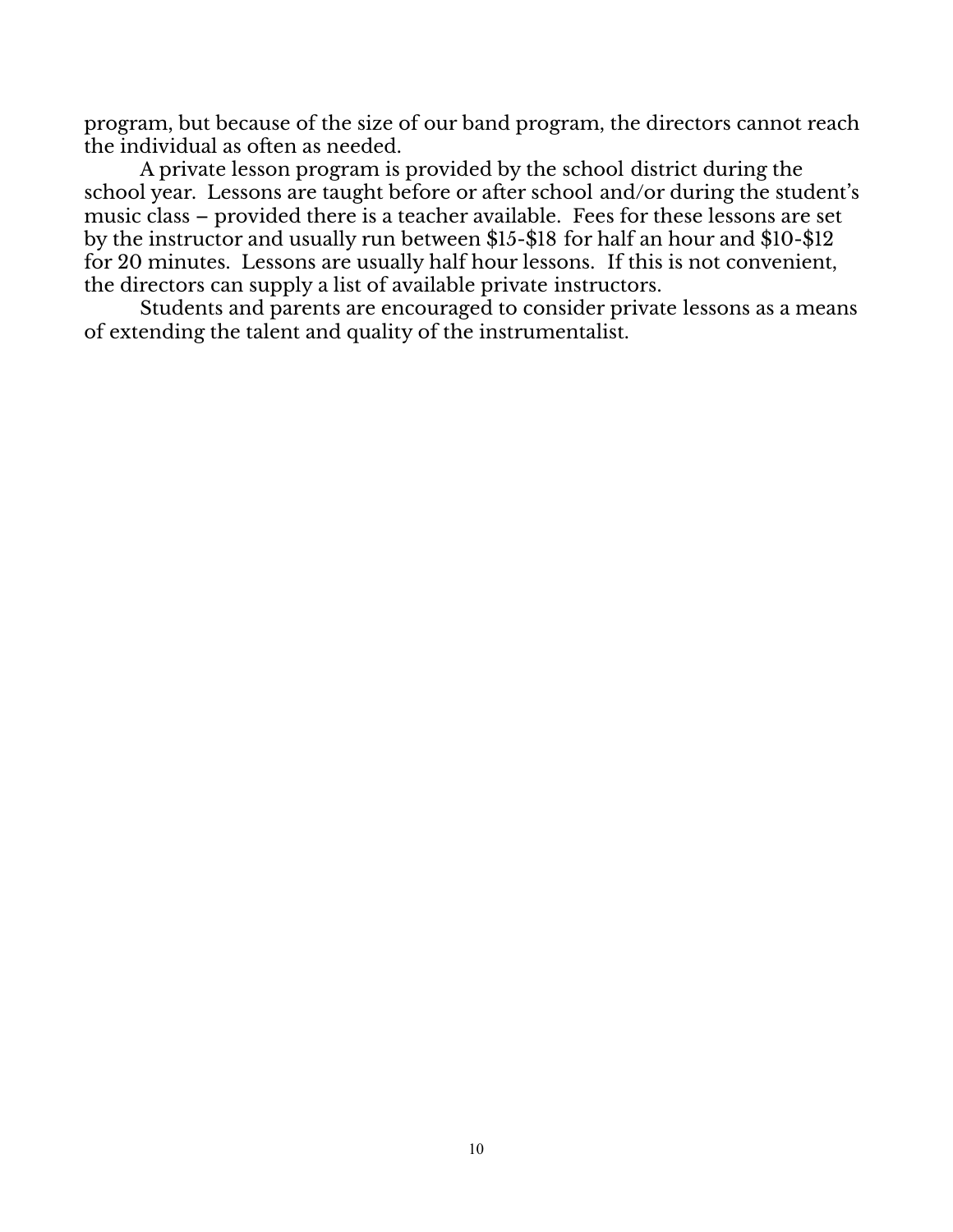# **Garner Middle School Band Signature Page THIS PAGE MUST BE RETURNED WITHIN ONE WEEK OF RECEIPT PARENT AND STUDENT SIGNATURES ARE REQUIRED**

I have read and discussed the Garner Band Handbook. I understand that the handbook contains information that my child and I may need during the school year, including the Student Code of Conduct. All students will be held accountable for their behavior and will be subject to the disciplinary consequences outlined in the District Student Code of Conduct. I realize that it takes cooperation from 100% of the band students to make our band a success, and I agree to do my part to help achieve this goal. I understand that arrangements must be made to attend all functions, and that practice records are to be signed by the parent and turned in weekly. If I have any questions regarding this handbook, I should direct those questions to the Directors.

#### **Please Complete the Sections Below – Print Only**

| Grade: ____ Student Email: _______________________________              |            |
|-------------------------------------------------------------------------|------------|
|                                                                         |            |
| (Ok to receive texts though Remind101? Y / N)                           |            |
|                                                                         | Apt. $#$ : |
| San Antonio, TX Zip: _____________                                      |            |
| _________________                                                       | Date:      |
|                                                                         |            |
| Relationship: Mother, Father, Guardian, etc.:                           |            |
| ______________________________<br>Cell Phone: _________________________ |            |
| (Ok to receive texts through Remind101? $Y/N$ )                         |            |
| Home Phone: ____________________                                        |            |
|                                                                         |            |
|                                                                         | Date:      |
| ____________________                                                    |            |

**Fliers, emails, and texts will be used for communication regarding upcoming band events. All emails will be sent through SKYWARD, all texts will be sent through Remind 101, and posts will be made through Google Classroom.**